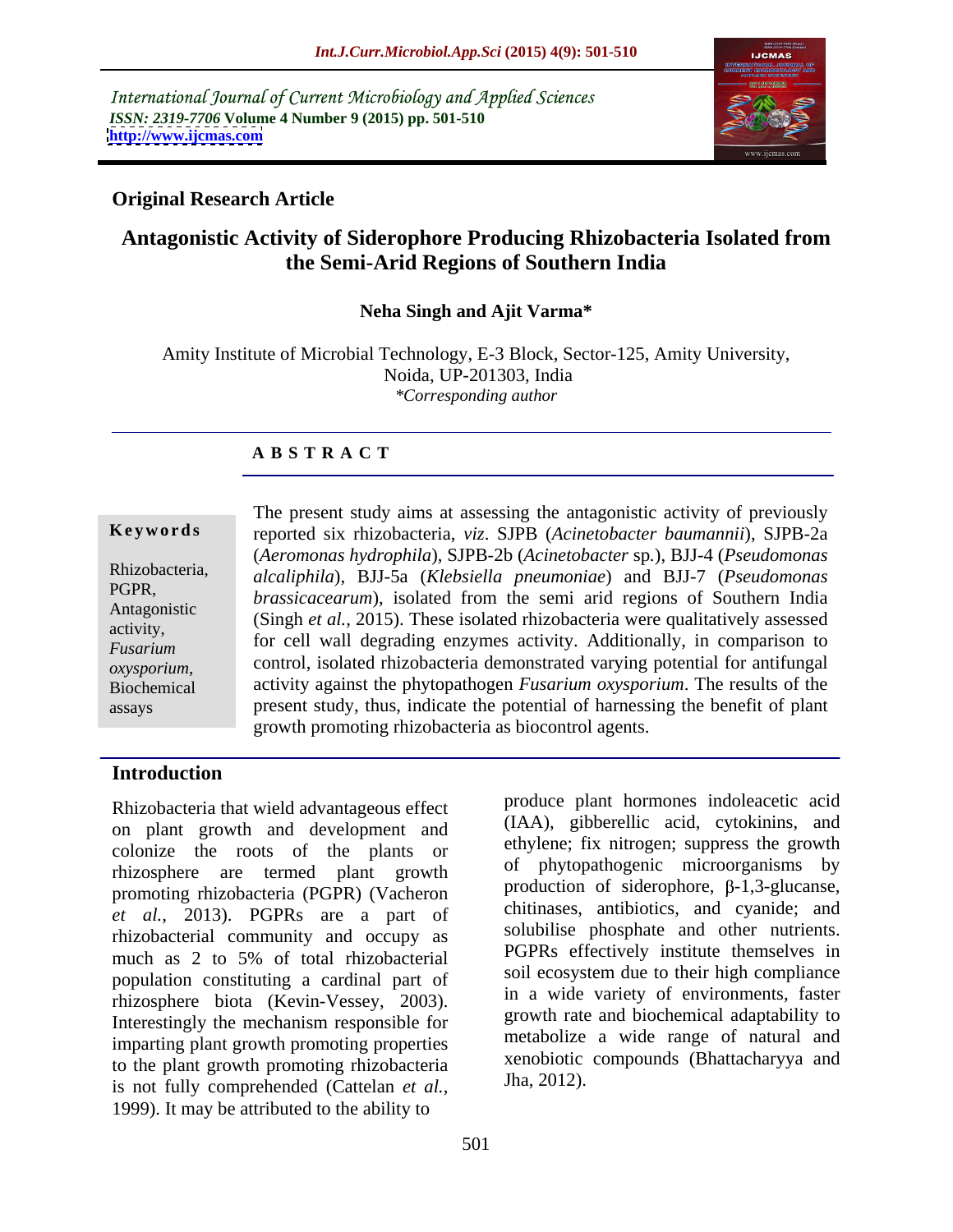Biocontrol of plant pathogen is a cardinal PGPR trait. They produce siderophores and production of pathogenesis proteins, synthesize antibiotics and thus defending the production of antimicrobial phytoalexins plant from phyto-pathogens (Neilands and and re-construction of plant cell wall Leong, 1986). They also synthesize (Hammond-Kosack and Jones, 1996; extracellular enzymes like chitinase, Conrath et al., 2006). protease or lipase and  $\beta$ -1,3-glucanase which break fungal cells. They also produce In the present study, we aimed at assessing hydrogen cyanide which exhibits antifungal the antagonistic activity effect of previously activities and pose competition with plant reported six rhizobacteria, viz. SJPB pathogen (Dowling and O'Gara, 1994; Loper (Acinetobacter baumannii), SJPB-2a *et al.,* 1997). PGPR play significant role in inhibiting fungal pathogen and also (*Acinetobacter* sp*.*), BJJ-4 (*Pseudomonas*  considerable enhancement of plant growth. Various researchers have documented that and BJJ-7 (*Pseudomonas brassicacearum*), rhizobacteria display rapid growth and isolated from the semi arid regions of compete for carbon and energy source against fungal pathogen and thus acting as biological control (Neilands and Leong, Materials and Methods 1986; O'Sullivan and O'Gara, 1992; Dowling and O'Gara, 1994). Reports have *Isolation and maintenance of rhizobacteria*  also claimed that the entire rhizobacterial populations have the potential of causing The rhizosphere dwelling bacteria beneficial fungistasis in rhizosphere (Handelsman and for plant growth were isolated from the Stabb, 1996). Recent studies have also point rhizospheric soil samples employing the out induced systemic resistance, antibiosis serial dilution plate method. Suitable amount and pathogen- antagonist interaction as three of dilution was spread on nutrient, Jensen's, important mechanisms for biocontrol of King's B and TSA agar plates. These spread phytopathogens (van Loon *et al.,* 1998; van plates were then incubated at 28 ± 2°C for Loon and Bakker, 2003). Production of 24-48 h. Post incubation morphologically antibiotics has been reported from a large distinct colonies were picked from the plate number of Pseudomonas strains. These and were maintained as pure cultures with antibiotics have the ability to inhibit regular transfer to fresh media plates and pathogenic bacteria, fungi, pathogenicity of stored for future use. The rhizobacterial higher organisms and in some cases higher isolates were maintained at -20°C in equal organisms (Raaijmakers *et al.,* 2002).

PGPR stimulate the plant protection against pathogens and arrest the pathogenic activity of rhizobacteria through Induced Systemic increase the plant growth by Induced Systemic Resistance (Kloepper *et al.,* 2004).

The inducible defense mechanisms include production of pathogenesis proteins, (Hammond-Kosack and Jones, 1996;

Conrath *et al.*, 2006).<br>In the present study, we aimed at assessing reported six rhizobacteria, *viz*. SJPB (*Acinetobacter baumannii*), SJPB-2a (*Aeromonas hydrophila*), SJPB-2b *alcaliphila*), BJJ-5a (*Klebsiella pneumoniae*) Southern India (Singh *et al.,* 2015).

### **Materials and Methods**

volumes of nutrient broth and 30% (v/v) glycerol.

#### **Catalase activity**

Resistance mechanisms (ISR) (Van Loon The catalase test was carried out by standard and Bakker, 2006a,b). Induced Systemic method. 3 4 drops of hydrogen peroxide Resistance mechanisms have been  $(H_2O_2)$  was added to rhizobacterial colony documented in nearly 15 plant species (van which was grown on nutrient agar medium. Loon and Bakker, 2006a,b). PGPR also The effervescence on the glass slide demonstrates catalase activity.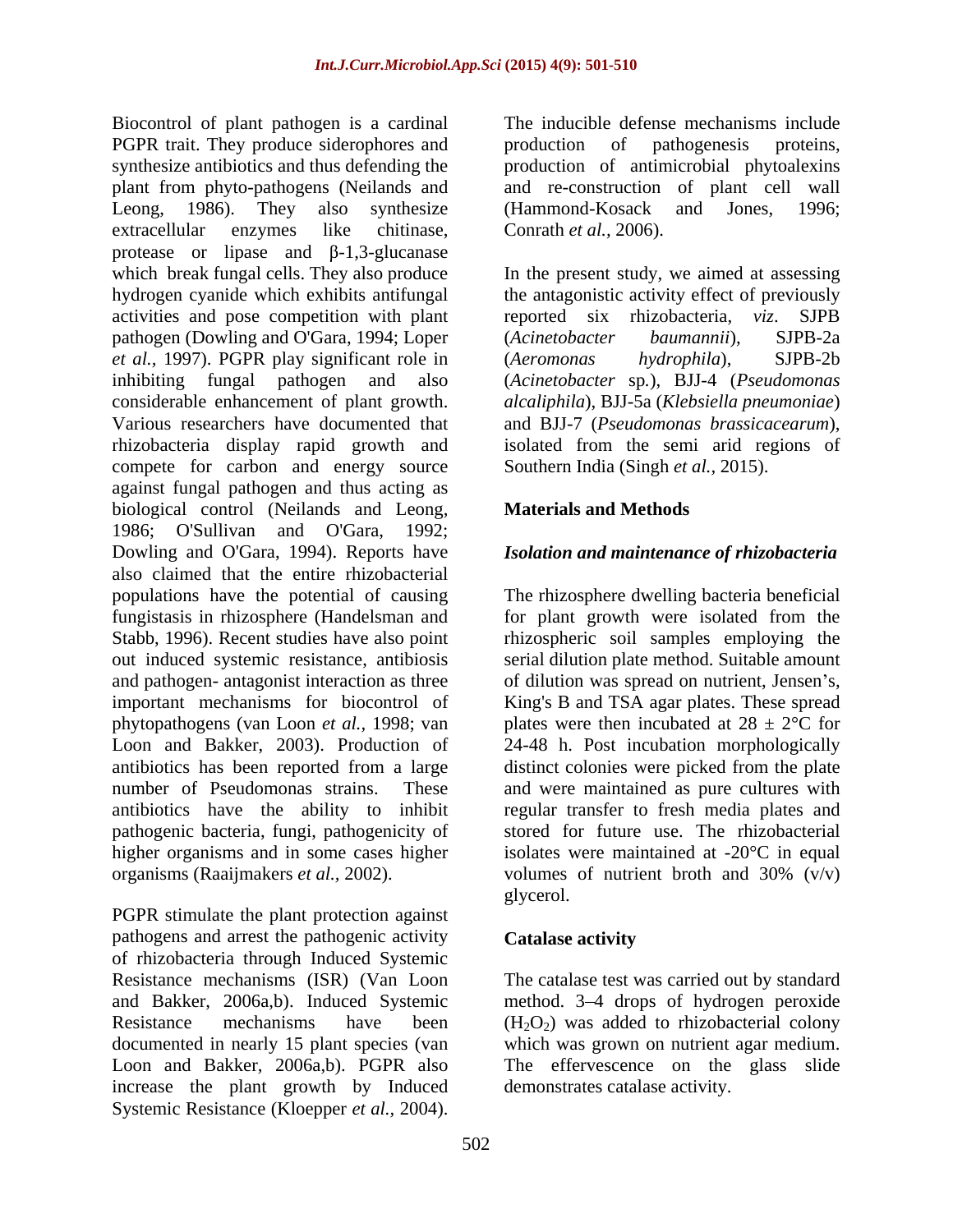Selection of rhizobacterial isolates for phytopathogenic fungus in control plate. hydrogen cyanide (HCN) production was done in accordance to the protocol described by Bakker and Schipperes (Bakker and Schippers, 1987). Rhizobacterial cultures Protease activity were inoculated on king's B plate supplemented with 4.4 g/lit of glycine. Further Whatman filter paper No. 1 protease activity (casein degradation) was absorbed in 0.5% picric acid solution (in 2% sodium carbonate) was put inside the lid of skimmed milk agar media plate. The agar the agar plate. The agar plates were plates were used and dot inoculated with test preserved with parafilm and incubated at 30±0.1°C for 4 days. Appearance of orange to dark brown color demonstrated HCN around the colony is indicative for cell wall production. degrading enzyme synthesis.

#### **Antifungal activity**

The rhizobacterial isolates were studied for Assay for detection of lipase producing their intrinsic ability to inhibit rhizobacteria makes use of acridine orangephytopathogenic fungus with help of dual culture method on PDA plates. constituents are  $(g/L)$ : nutrient broth, 8.0; Independently a loopful of 48 hrs old NaCl & agar-agar. The pH 7.0 of the rhizobacterial culture grown on nutrient agar medium was adjused, autoclaved & cooled media was inoculated on one side leaving 1 to about 60ºC. Then olive oil 10g/L was cm from the margin, and then 6 mm disc of mixed with constant and forceful stirring. fungal phytopathogen culture was localized on the other side. Plates without petri plates under aseptic conditions. The rhizobacteria were used as control. The rhizobacteria culture was inoculated in the plates were inoculated at 25±2 ºC for 4-5 solidified media plates. Lipase producing days. Antifungal activity was determined bacteria were spotted on spread plates post from the inhibition of mycelial growth of the phytopathogen in the route of vigorously growing bacteria. The percentage of inhibition was calculated by subtracting the rhizobacterial colonies visible upon distance (mm) of fungal growth in the track of an antagonist from the phytopathogenic fungal radius. Amylase activity

# **The percent inhibition was calculated**

Where  $\dot{r}$  is radial growth of the fungal

**Hydrogen cyanide (HCN) production**  growth conflicting the bacterial colony and, R is the radial growth of the

### *Cell wall degrading enzymes*

### **Protease activity**

The qualitative assay for determination of evaluated from clear zone formation in rhizobacteria and incubated at 30º C for 3 days. Appearance of halo zone formation

### **Lipase activity**

olive oil-agar media. The growth medium The media was ready to be poured 48 h of incubation at 27ºC. The hydrolysis of substrate is credited to the formation of orange fluorescent halos around rhizobacterial colonies visible upon exposure to U.V. radiation.

#### **Amylase activity**

**using the formula:** poured on petriplates. The rhizobacteria Percent inhibition=  $(R-r)/R \times 100$  incubated for 24 hours at 27°C. In presence Starch agar media was made, autoclaved and were inoculated and the plates were of starch, iodine changes color from a yellow-brown to blue-black. The plates were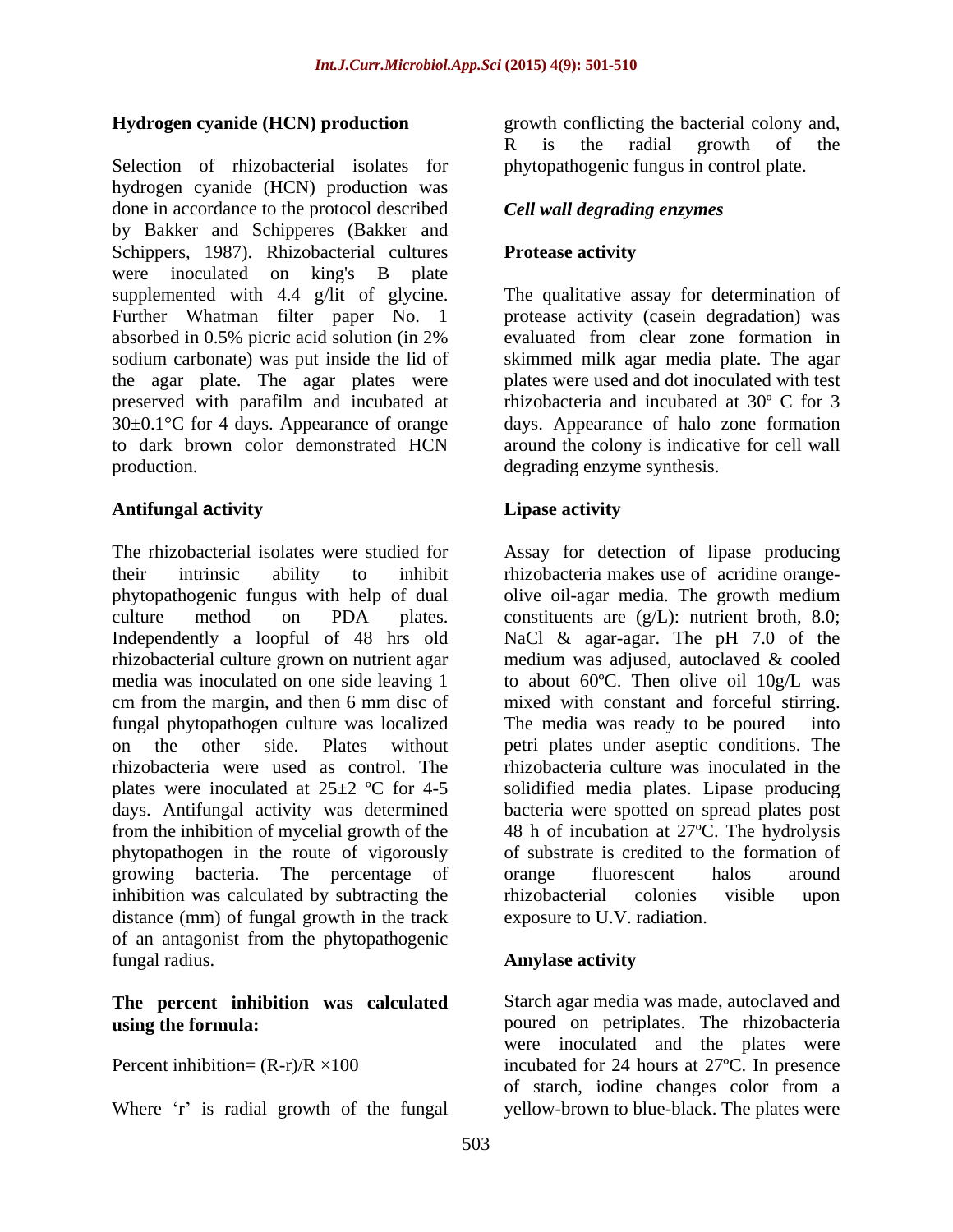flushed with iodine and it wass allowed to soil borne pathogens. Siderophore producing stand for 10 minutes. The starch agar plate bacteria are great in plant growth promotion. transforms into blue-black in presence of hydrolysis of starch. In fact appearance of previously found to be siderophore starch has been hydrolysed in the area for their antagonistic activities viz., surrounding the rhizobacteria. If in case screening for their HCN Production, starch hydrolysis in the agar will not take place. The contract of the contract of the contract of the contract of the contract of the contract of the contract of the contract of the contract of the contract of the contract of the contract of the contract of the con

### **Statistical analysis**

All the above reported data are represented activity are highly resistant to

#### **Results and Discussion**

Six rhizobacteria were isolated from the rhizospheric soil samples from semiarid HCN production by rhizobacteria has been regions of Secunderabad (Southern India), claimed to play a vital role in the biological which demonstrated significant plant growth control of pathogens. In the present study, promoting activities, including siderophore only BJJ-7 demonstrated positive activity production (Singh *et al.,* 2015). Siderophore is a biocontrol mechanisms belonging to PGPRs groups under iron limiting conditions. PGPR produces a range of **Antifungal activity** siderophore which have kinship towards iron. Therefore, the availability of iron Antagonistic activities of the bacterial would overpower the growth of pathogen organisms including plant pathogenic fungi. zone diameter as a pointer of the reduction Iron is a limiting bioactive metal in soil and in growth of phytopathogenic fungus *F.* essential for growth of soil microorganisms. *oxysporum*. BJJ-5a showed antagonism The iron concentration in the soil is against fungal phytopathogens *F.oxysporum* exceptionally low  $(10^{-7}M)$  enough to hinder (Fig. the growth of soil microorganism  $(10^{-8}-10)$  inhibition of radial growth indicated that the growth of soil microorganism  $(10^{-8}-10^{-10})$  inhibition of radial growth indicated that  ${}^{6}M$ ) (Guerinot, 1994). Rhizobacteria are BJJ-5a showed maximum inhibition of equipped with some strategies to acquire 64.2% and BJJ-4 showing least inhibition of iron. An important tactic is the production of siderophores. The rhizobacteria that can produce siderophores compete for iron with

starch which is a negative response for the All the six rhizobacterial isolates were clear zone surrounding the growth is a producing (Singh *et al.,* 2015). In the present positive response and asserts the fact that the study, these six isolates were characterized rhizobacteria secretes and liberates amylase, Catalase-, Antifungal-, Lipase-, Amylase-, starch hydrolysis in the agar will not take and Protease-activity. previously found to be siderophore for their antagonistic activities *viz*., screening for their HCN Production,

# **Catalase activity**

as mean  $\pm$  SD for a minimum of three environmental, mechanical and chemical replicates. Student's T-test was performed to stress. Excluding BJJ-4, all the bacterial assess the significance of the results derived isolates in the present study exhibited from the experiments (\*\*indicates p<0.005). catalase activity (Table 1A). BJJ-5a and Rhizobacterial isolates exhibiting catalase activity are highly resistant to environmental, mechanical and chemical SJPB-2a exhibited maximum effervescence

# **HCN production**

for HCN production, which may act as an inducer of plant resistance (Table 1B).

# **Antifungal activity**

 $^{-7}$ M) enough to hinder (Fig. 1A). Calculation of percentage isolates were assessed in terms of inhibition BJJ-5a showed maximum inhibition of 15% (Table 2, Fig. 1).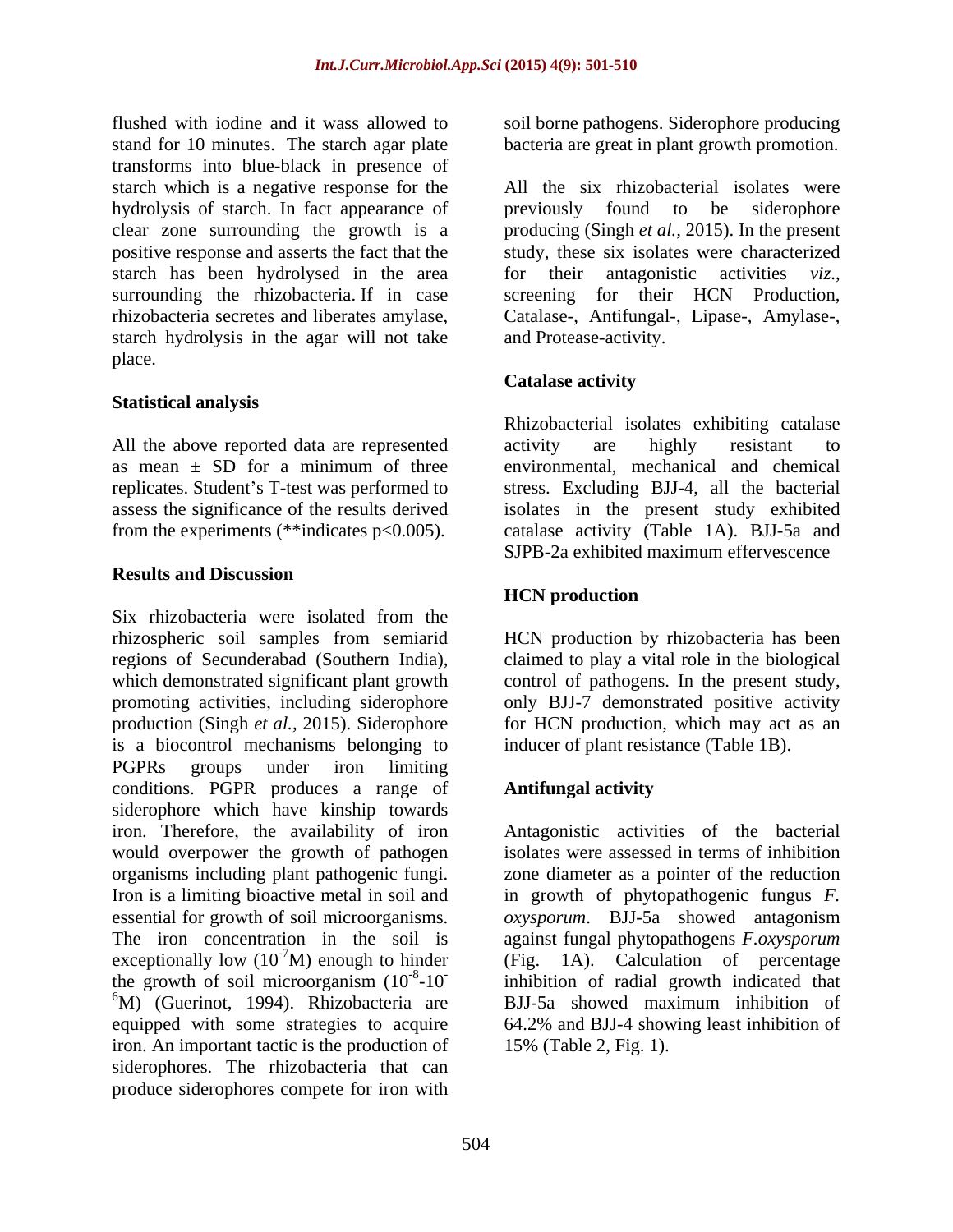**Table.1** Qualitative analysis of (a) catalase activity and (c) HCN production by rhizobacteria

| (a)             |                      |
|-----------------|----------------------|
| <b>Isolates</b> | <b>Results</b>       |
| <b>SJPB</b>     | + Weak               |
| $SJPB-2a$       | $++++$ Excellent     |
| $SJPB-2b$       | $+$ Weak             |
| $BJJ-4$         | - (No effervescence) |
| $BJJ-5a$        | $++++$ Excellent     |
| $BJJ-7$         | $+++$ Good           |

| (b)             |                  |
|-----------------|------------------|
| <b>Isolates</b> | <b>Results</b>   |
| <b>SJPB</b>     | - (No activity)  |
| SJPB-2a         | - (No activity)  |
| $SJPB-2b$       | - (No activity)  |
| $BJJ-4$         | - (No activity)  |
| BJJ-5a          | - (No activity)  |
| $BJJ-7$         | $++++$ Excellent |

# **Table.2** Quantitative determination (Percentage inhibition of radial growth-PIRG) of the antifungal activity of rhizobacteria against fungal pathogen *F. oxysporum*

|                                               |              | Radial Growth (mm) |             |           |         |
|-----------------------------------------------|--------------|--------------------|-------------|-----------|---------|
| Isolates                                      | Replicate    | plicate 2          | Peplicate 3 | Mean (mm) | PIRG %  |
| Control                                       | 40           |                    |             | 40.0      | $0.0\,$ |
| SJPB                                          | $\angle 8$   |                    |             |           | 34.2    |
| $SJPB-2a$                                     | $20^{\circ}$ |                    |             |           | 37.5    |
| $SJPB-2b$                                     | 29           |                    |             | 28.3      | 29.2    |
| $BJJ-4$                                       | 37           |                    |             | 34.0      | 15.0    |
| $BJJ-5a$                                      | 15           |                    | 16          | 14.3      | 64.2    |
| $\begin{array}{ccc} \text{BJJ-7} \end{array}$ | 22           |                    |             | 237       | 40.8    |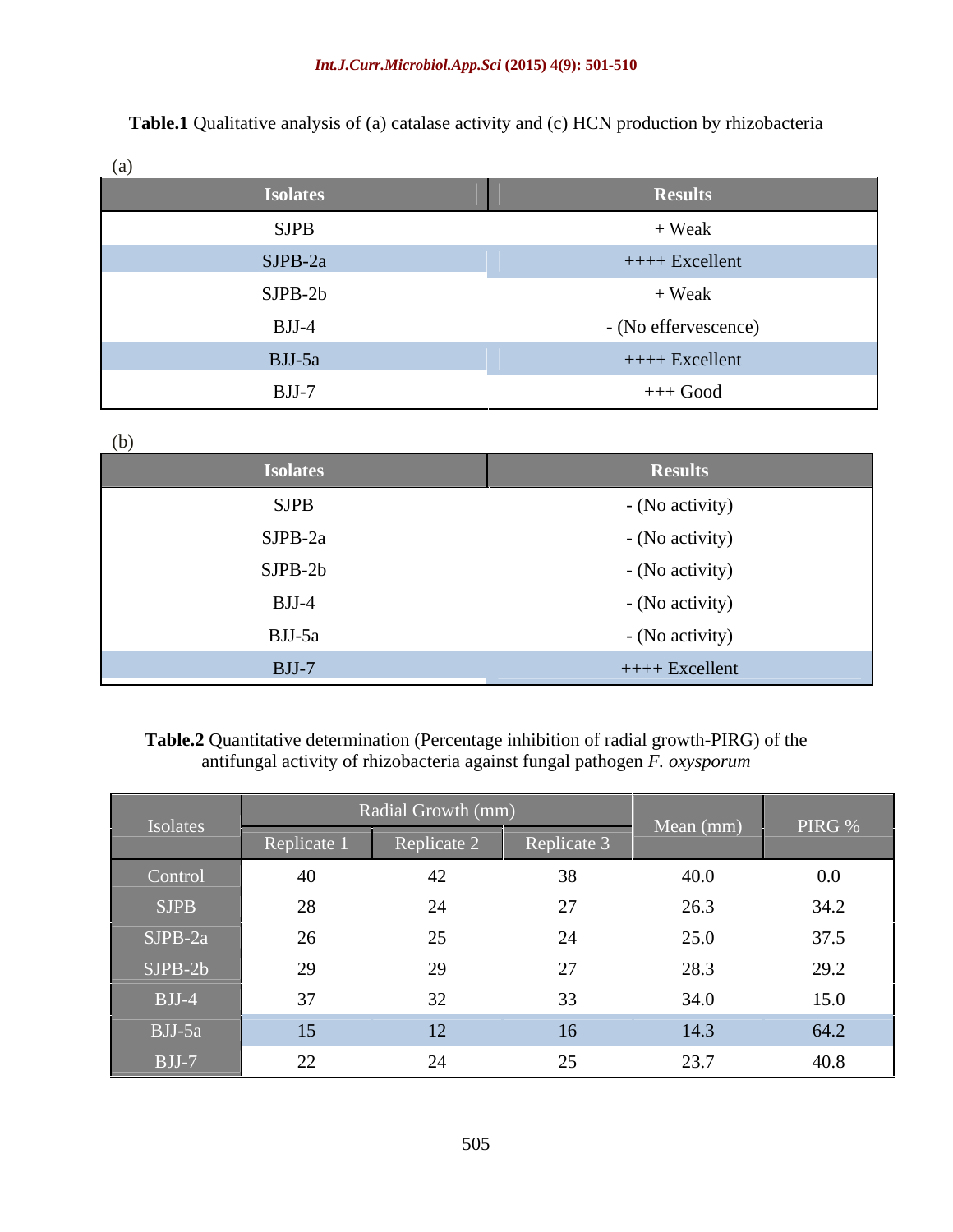|                                                                                                                                | <b>Catalase</b> | <b>HCN</b>                  | Antifungal |                    | Cell wall degrading enzymes |                             |
|--------------------------------------------------------------------------------------------------------------------------------|-----------------|-----------------------------|------------|--------------------|-----------------------------|-----------------------------|
| <b>Isolates</b>                                                                                                                | activity        | production                  | activity   | Lipase<br>activity | Amylase<br>activity         | <b>Protease</b><br>activity |
| <b>SJPB</b>                                                                                                                    |                 |                             | $+ + +$    | $++$               | $+++$                       |                             |
| SJPB-2a                                                                                                                        | $+ + + + +$     | <b><i><u>Part 1</u></i></b> | $+ + +$    | $+ + +$            | $+++$                       | <b>Contract Contract</b>    |
| SJPB-2b                                                                                                                        |                 |                             | $++$       | $+++$              | $+ + +$                     | <b>Contract</b>             |
| $\overline{\qquad}$ BJJ-4                                                                                                      | $\sim$          |                             |            | $^{+++}$           | $++$                        | <b>STATE</b>                |
| BJJ-5a                                                                                                                         | $++++$          | $\sim$                      | $++++$     | $+++$              | $+++$                       | $++$                        |
| and the state of the state of the state of the state of the state of the state of the state of the state of th<br><b>BJJ-7</b> | $+ + +$         | $+ + + +$                   | $+ + +$    | <b>Contract</b>    | $+++$                       | $+ + + + +$                 |

**Table.3** Summarized table of various plant growth properties of different rhizobacteria

++++ Excellent, +++ Good, ++ Average, + Weak, - No effervescence/No activity

**Fig.1** a) Representative photograph of antagonism activity of BJJ-5a against fungal phytopathogen *Fusarium oxysporium* b) Antifungal activity of rhizobacteria against phytopathogenic fungus *Fusarium oxysporium*



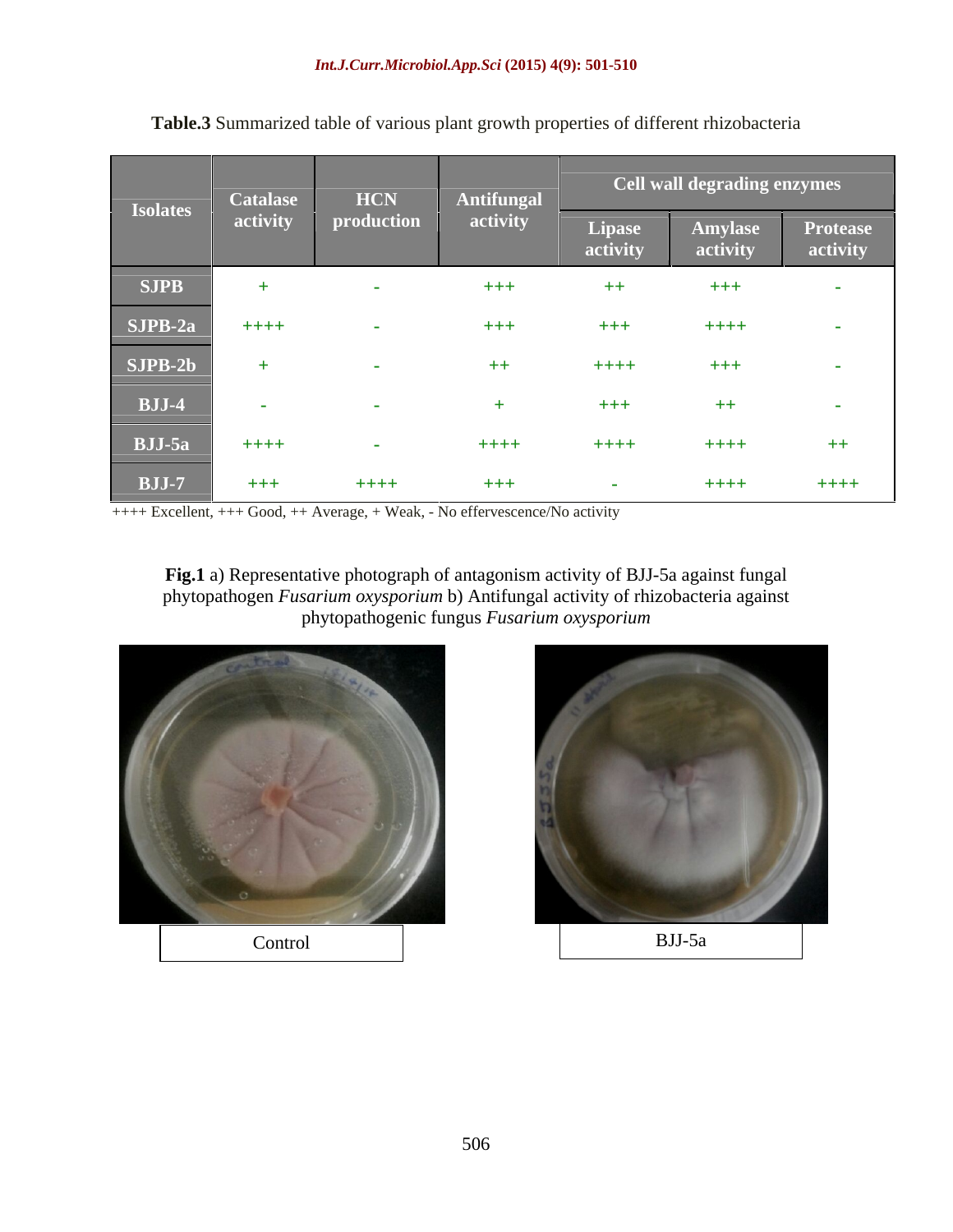

**Fig.2** Representative photographs of rhizobacteria demonstrating lipase activity

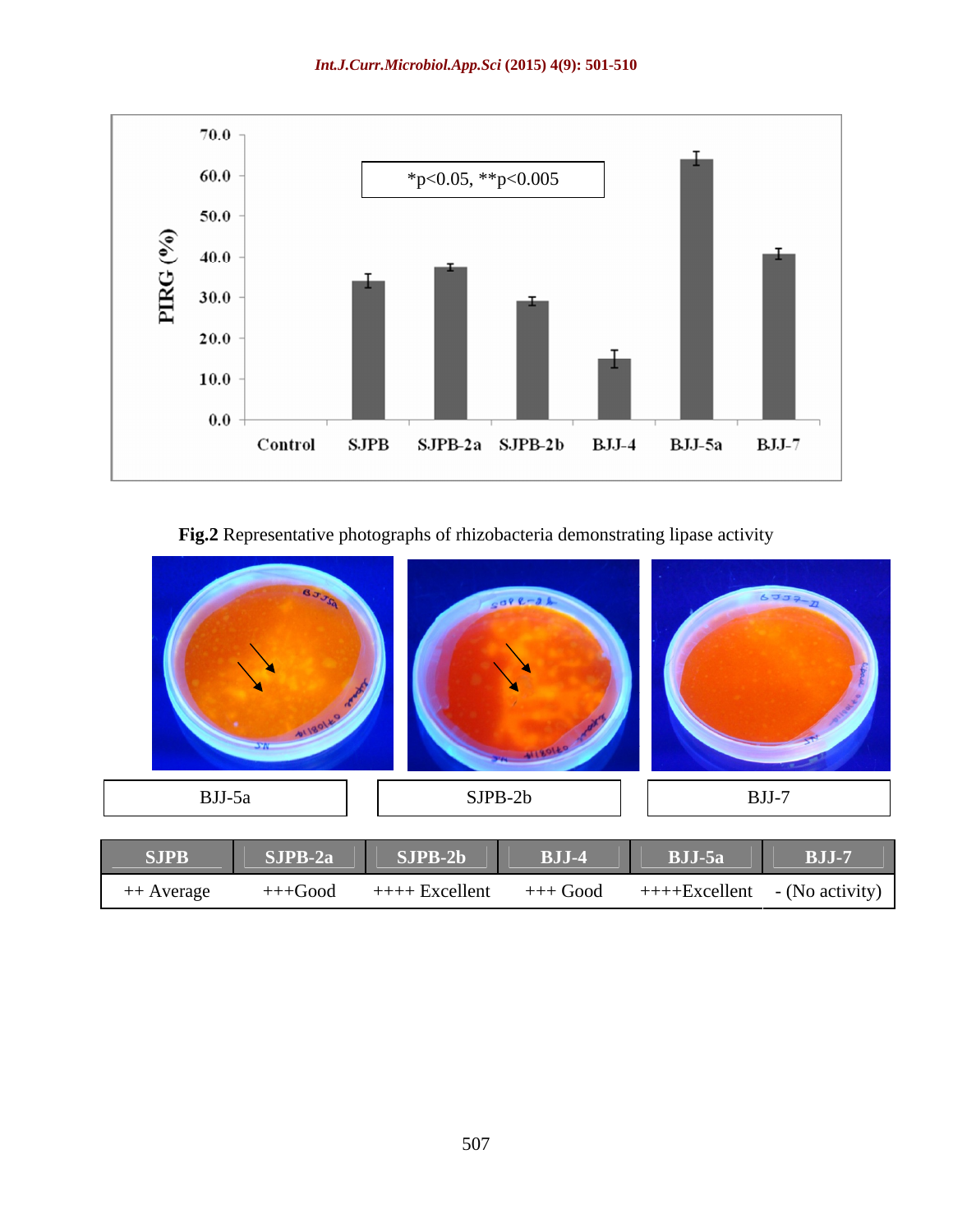| $BJJ-5a$ | $BJJ-7$ | <b>BJJ-5a</b><br><b>BJJ-7</b> |  |
|----------|---------|-------------------------------|--|
|          |         |                               |  |

**Fig.3** Representative photographs of rhizobacteria demonstrating amylase activity

**Fig.4** Representative photographs of rhizobacteria demonstrating Protease activity



| <b>SJPB</b>     | $SJPB-2a$       | $SJPB-2b$       | DET.<br><u> 200 - 1</u> | RTL5<br>$\boldsymbol{\nu}$ oo $\boldsymbol{\nu}$ a | <b>BJJ-7</b>             |
|-----------------|-----------------|-----------------|-------------------------|----------------------------------------------------|--------------------------|
| - (No activity) | - (No activity) | - (No activity) | (No activity)           | ++ Average                                         | ⊦ Excellent<br>$+ + + +$ |

**Lipase activity Lipase activity Lipase activity Lipase activity Lipase activity Lipase activity Lipase activity Lipase activity Lipase activity Lipase activity Lipase activity Lipase activity Lipas** Detection of lipase producing rhizobacteria Lipase producing bacteria were spotted on Lipase activity<br>
agar media. The rhizobacteria culture was<br>
inoculated in the solidified media plates.<br>
Detection of lipase producing rhizobacteria<br>
was screened on acridine orange- olive oil-<br>
spread plates post 48 h of i inoculated in the solidified media plates. spread plates post 48 h of incubation at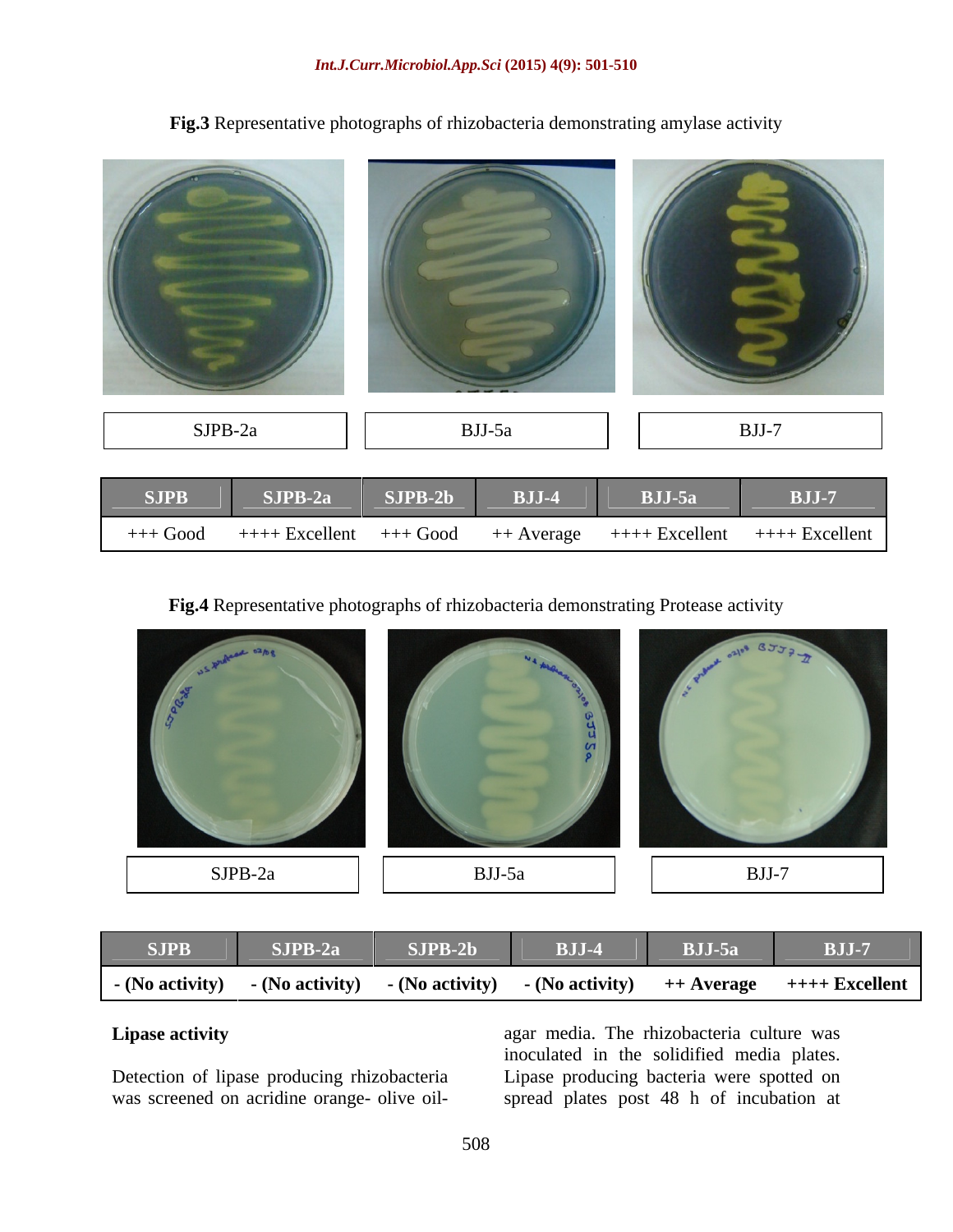radiation BJJ-5a again and SJPB-2b showed

zone on starch agar medium. After 2-3 days wall of pathogens. Furthermore, of incubation the plates were flooded with

### **Protease activity**

Proteolytic enzyme production was determined by the development of a clear zone around the colony on skim milk agar Institute of Bioenergy Resources, medium. Two rhizobacteria showed Pithoragarh, India and Defence Research & proteolytic activity. BJJ-7 showed excellent Development Organisation, Secunderabad, isolates showed no protease activity (Fig. 4).

PGPRs inhabit the roots of plant and the References area adjoining the root and augment plant growth and development through myriad of mechanisms. Nevertheless, the precise mechanism by which PGPR kindle plant growth is not clearly understood, although Pseudomonas SPP-mediated plant several processes like production of growth-stimulation*. Soil Biol. Biochem.,* phytohormones, suppression of 19(4): 451–457. phytopathogenic fungi, activation of Bhattacharyya, P. N., D. K. Jha. 2012. Plant phosphate solubilization and promotion of growth-promoting thizobacteria<br>the mineral nutrient uptake have so far been (PGPR): emergence in agriculture. the mineral nutrient uptake have so far been thought to be the reasons behind plant World J. Microbiol. Biotechnol., 28(4): growth promotion (Lalande *et al.,* 1989; Glick, 1995). Cattelan, A. J., P. G. Hartel, J. J. Fuhrmann.

27ºC. The hydrolysis of substrate is In present study, previously reported plant attributed to the formation of orange beneficial bacteria isolated from rhizosphere fluorescent halos around rhizobacterial of Jatropha plant, were screened for colonies visible upon exposure to U.V. different antagonistic activity *viz.* HCN excellent lipase activity (qualitative) and , Protease-activity. Cell wall degrading BJJ-7 exhibited no lipase activity (Fig. 2). enzymes were qualitatively assayed (Table **Amylase activity** biocontrol of pathogens. Isolated PGPRs Amylase activity can be observed by clear enzymes that may help to degrade the cell Iodine solution. Iodine solution is allowed to antagonism against fungal phytopathogens stand for 1 min, the development of clear *F. oxysporum*, which suggests potential for zone around the colony indicative of antagonistic activity against phytopathogens. positive result for starch hydrolysis test Present study, thus reflects the application of showed Amylase activity. All the six Plant Growth Promoting Rhizobacteria rhizobacterial isolates showed amylase (PGPR), having significant antagonistic activity. BJJ-5a, BJJ-7, SJPB-2a showed effect that may prove beneficial to the plant, strong amylase activity (Fig. 3).  $\qquad \qquad$  additional to rhizobacteria's plant growth production, Antifungal-, Catalase- Amylase- 3) to understand the mechanisms behind the demonstrated unique ability to secrete wall of pathogens. Furthermore, rhizobacteria BJJ-5a demonstrated maximal promoting properties.

#### **Acknowledgement**

proteolytic activity. BJJ-7 showed excellent Development Organisation, Secunderabad, protease activity, BJJ-5a showed average India. We are thankful to Dr. K. Annapurna protease activity whereas the rest of the four from Indian Agriculture Research Institute, This work was supported by Defence Institute of Bioenergy Resources, Pithoragarh, India and Defence Research & Delhi, India for her instrumental support.

## **References**

- Bakker, A. W., B. Schippers. 1987. Microbial cyanide production in the rhizosphere in relation to potato yield reduction and Pseudomonas SPP-mediated plant 19(4): 451 457.
- growth-promoting rhizobacteria (PGPR): emergence in agriculture*. World J. Microbiol. Biotechnol.,* 28(4): 1327 1350.
-